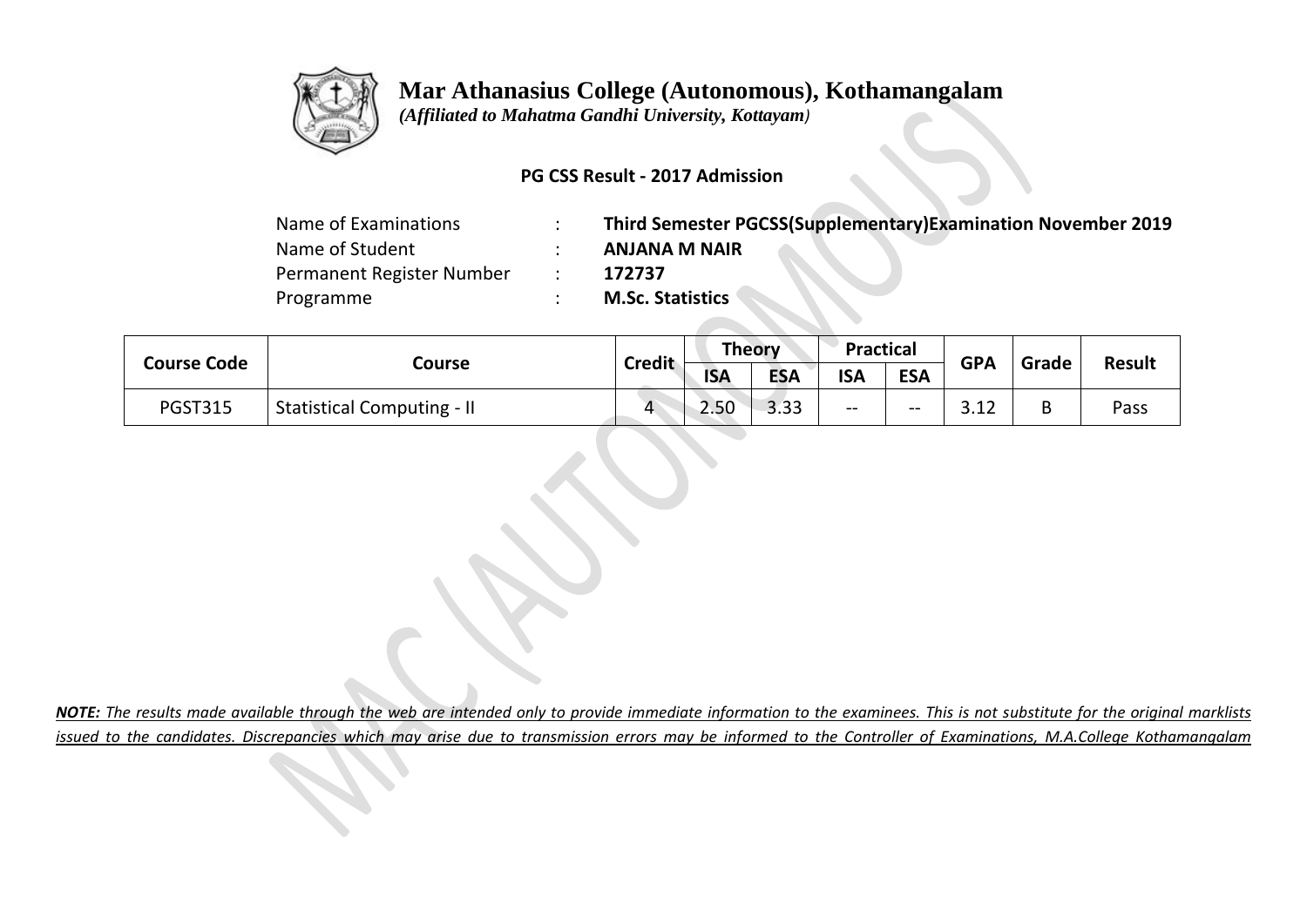

# **Mar Athanasius College (Autonomous), Kothamangalam**

 *(Affiliated to Mahatma Gandhi University, Kottayam)*

#### **PG CSS Result - 2017 Admission**

| Name of Examinations      | Third Semester PGCSS(Supplementary)Examination November 2019 |
|---------------------------|--------------------------------------------------------------|
| Name of Student           | <b>ARUNIMA CHERIAN</b>                                       |
| Permanent Register Number | 172743                                                       |
| Programme                 | <b>M.Sc. Statistics</b>                                      |

|                    | <b>Course</b>                         | <b>Credit</b> | <b>Theory</b> |            | <b>Practical</b> |            | <b>GPA</b> | Grade           | <b>Result</b> |
|--------------------|---------------------------------------|---------------|---------------|------------|------------------|------------|------------|-----------------|---------------|
| <b>Course Code</b> |                                       |               | <b>ISA</b>    | <b>ESA</b> | <b>ISA</b>       | <b>ESA</b> |            |                 |               |
| <b>PGST313</b>     | Design and Analysis of<br>Experiments |               | 3.28          | 1.67       | $- -$            | --         | 2.07       | $\sqrt{ }$<br>◡ | Pass          |
| <b>PGST315</b>     | <b>Statistical Computing - II</b>     | 4             | 2.36          | 2.00       | $- -$            | --         | 2.09       | C<br>֊          | Pass          |

*NOTE: The results made available through the web are intended only to provide immediate information to the examinees. This is not substitute for the original marklists issued to the candidates. Discrepancies which may arise due to transmission errors may be informed to the Controller of Examinations, M.A.College Kothamangalam*